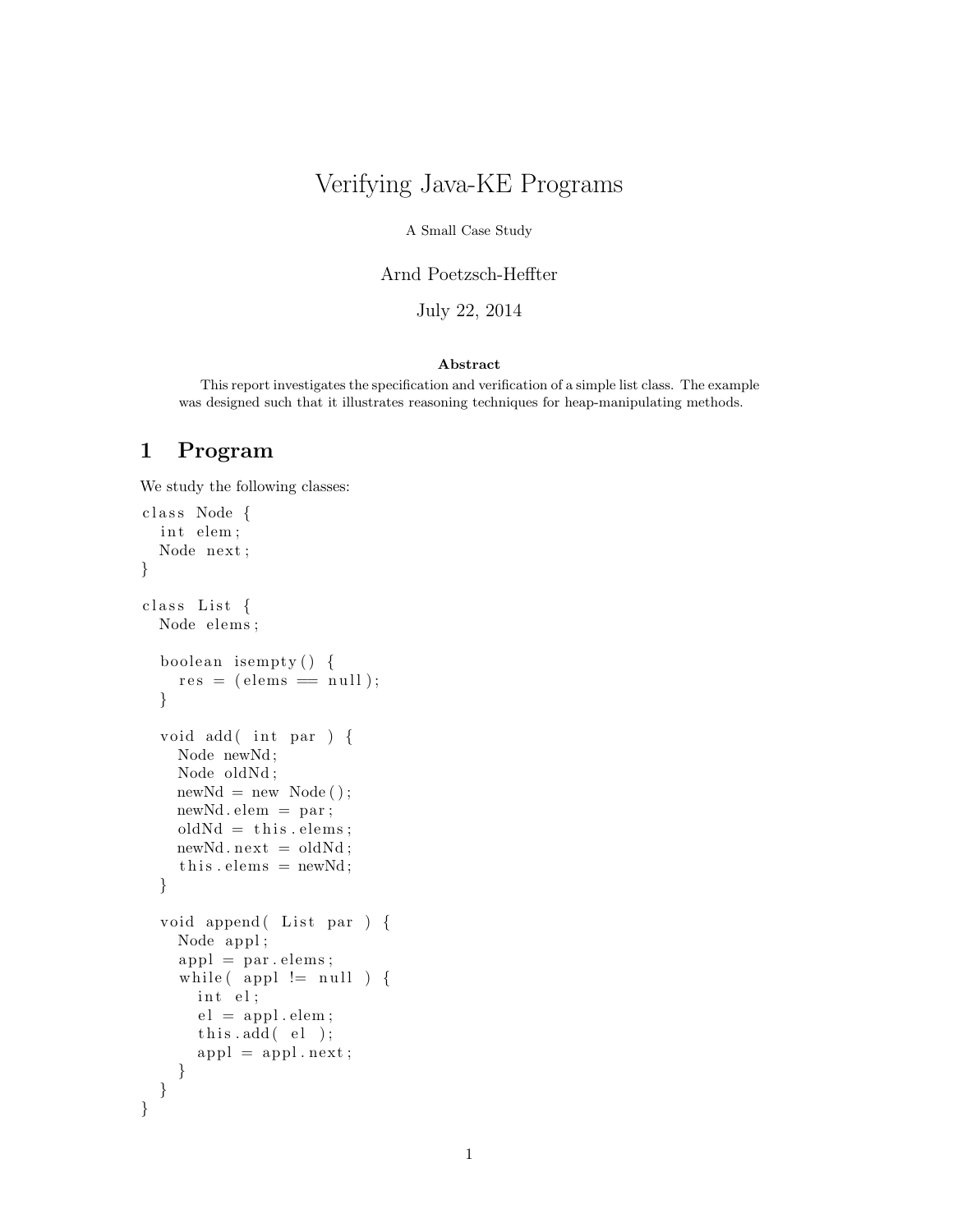#### 2 Specification

The following method specifications need the store invariant invList and the abstraction function aList for lists. The invariant is defined such that it is

- maintained by all methods
- sufficiently strong to guarantee well-definedness of aList
- sufficiently strong to verify the method specifications

The helper predicate nListP checks whether a value is a Node-object that, in a given store, represents a given list:

```
nListP :: Value \rightarrow Store \rightarrow int list \rightarrow bool
  nListP null OS | = true
  nListP (ref Node nid) OS (x \# x) = (OS((ref Node mid).elem) = x)∧ nListP (OS((ref Node nid).next)) OS xl
  nListP = - = falselemma
nListP nr OS nl1 ∧ nListP nr OS nl2 \rightarrow nl1 = nl2
invList :: Store \rightarrow boolinvList OS = wts OS
   \wedge (\forall lr . lr = (ref List lid) \rightarrow \existsal. nListP (OS(lr. elems)) OS al )
a List :: Value \rightarrow Store \rightarrow int list
 a List lr OS = if ∃lid. lr = (ref List lid)
                        then THE al. nListP (OS(1r \cdot \text{elements})) OS al
                        else arbitrary
```
For method isempty, we specify three properties:

- It does not modify the heap:
	- $\{OS = \$\}$  List@isempty  $\{OS = \$\}$
- It does not throw exceptions:
	- $\{ true \}$  List@isempty  $\{ exc = null \}$
- It checks that the this-object represents an empty list; more precisely, if the object store satisfies the store invariant invList for lists and the abstraction of this list is AL, then the result is true if AL is empty, and false otherwise.

```
\{ (invList $) \land (aList this $)=AL } List@isempty { res = (AL=[]) }
```
For method add, we specify three properties:

• It maintains the store invariant:

 ${ \{ \text{ invList \$ } \} \text{ List}\$   ${ \# \}$   $\{ \text{ invList \$ } \}$ 

- It does not throw exceptions:
	- $\{invList \$ \} List@isempty  $\{exc = null\}$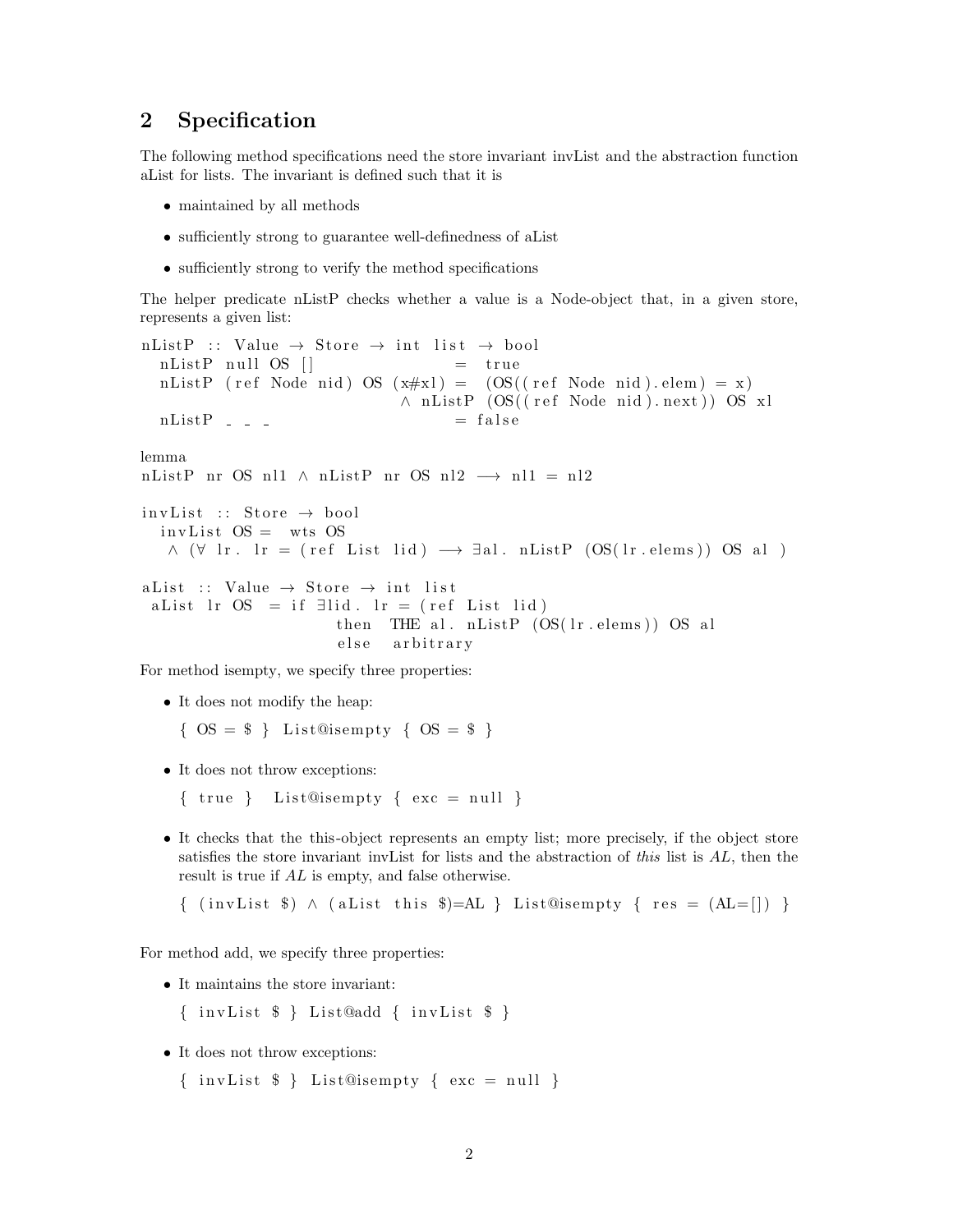• It adds the parameter as new first element to the list:

 $\{$  THIS=this  $\land$  PAR=par  $\land$  (aList this \$)=AL  $\land$  invList \$ } List@add { (aList THIS  $\hat{\mathcal{S}}$ ) = PAR#AL) }

• It maintains all functional properties of the store that are independent of the instance variable this .elems. This is the so-called frame specification:

{ (independ F {this elems} \$)  $\land$  (F \$)=X  $\land$  invList \$ } List $\text{Qadd} \{ (F \$ 

The independence predicate can be formalized as follows:

independ ::  $(\text{Store} \rightarrow \text{a}) \rightarrow (\text{InstVar} \text{ set}) \rightarrow \text{Store} \rightarrow \text{bool}$ independ f ivs  $OS = \forall OS1$ .  $(\forall$  iv. iv  $\notin$  ivs  $\land$  (alive iv OS)  $\longrightarrow$  OS(iv)=OS1(iv)  $\land$  (alive iv OS1))  $\rightarrow$  f OS = f OS1

For method append, we consider here only the specification of its functional behavior:

```
\{ THIS = this \land par != null \land (aList this $) = AL \land (aList par $) = BL
\wedge invList $ }
   List@append
\{ (aList THIS $) = (rev BL)@AL \land exc = null \land invList $ }
```
## 3 Verification

In the following, we concentrate on the verification of the functional properties of method append. The proof illustrates the use of adaptation rules, abstraction functions, reasoning with frame properties, and an abstract loop invariant. The proof uses three helper functions:

• In stores satisfying the invariant, nList abstracts the list reachable from a Node-object:

n List :: Value  $\rightarrow$  Store  $\rightarrow$  int list nList nr OS = if  $\exists$  al.nListP nr OS al then THE al.nListP nr OS al else arbitrary

• A list yl1 is a *suffix* of a list yl2 if it can be extended at the front to yl2

 $is Suffix :: int list \rightarrow int list \rightarrow bool$ is Suffix yl1 yl2 =  $\exists$  xl. xl@yl1 = yl2

• The list that does this described extension is the corresponding prefix:

c P r e fix :: int list  $\rightarrow$  int list  $\rightarrow$  int list c P r e fix yl 1 yl 2 = if is Suffix yl 1 yl 2 then THE xl. xl@yl1 = yl 2 else arbitrary

The proof of method append is outlined in Fig. 1. We first explain the strengthening steps (s1)-  $(s3)$  and the weaking step  $(w1)$ . The proof of the invocation statement this add(el) is given in Fig. 2 and will be explained afterwards. As we show that each statement terminates normally (exc=null), we can always use the second disjunct of the seq-rule. Basic to the proof is the loop invariant (the assertion (INV) before the while loop). It essentially states that

 $\bullet$  the abstracted list reachable from variable appl is a suffix CL of the list BL reachable from par in the prestate of method append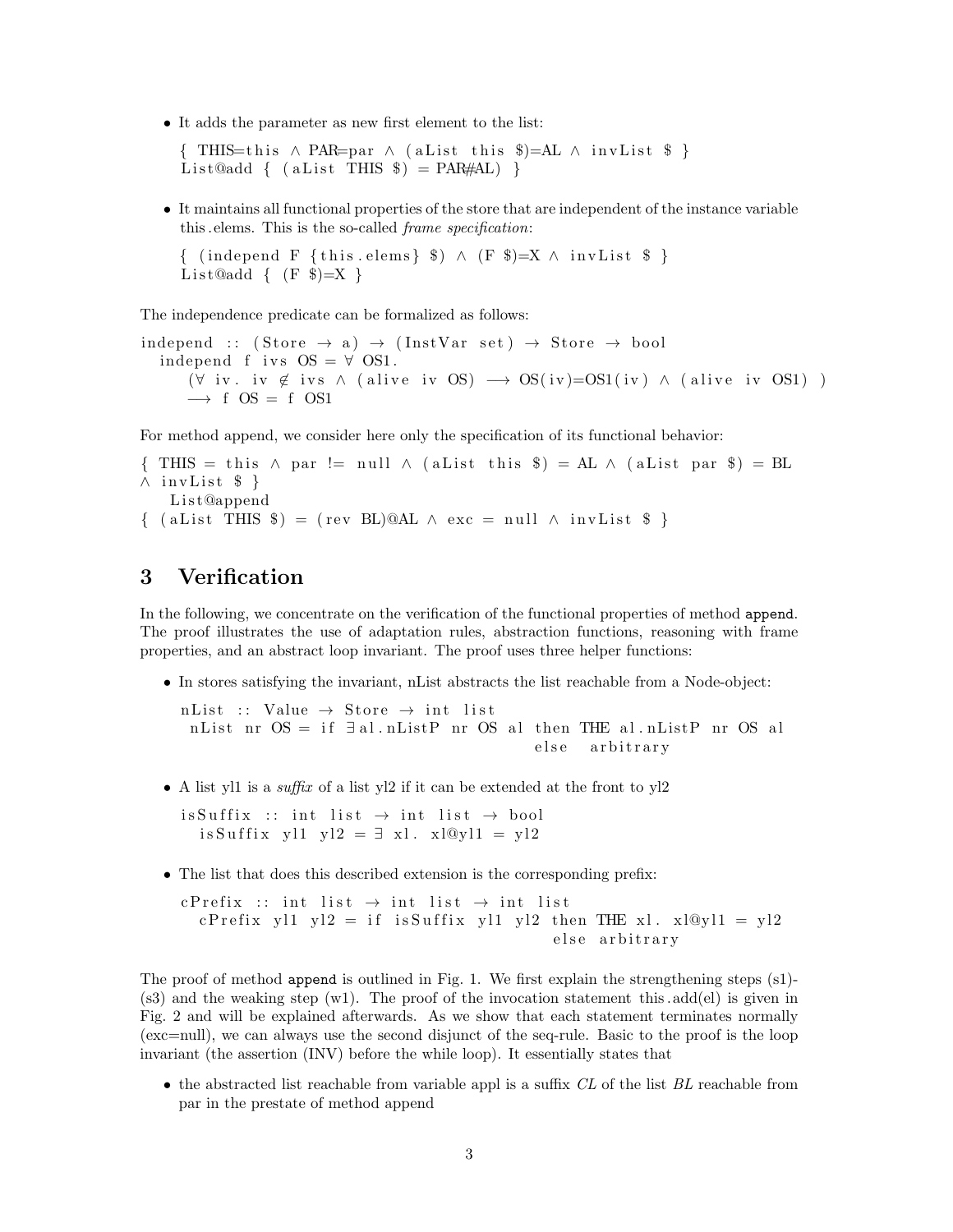```
\{ THIS = this \land par != null \land (aList this $) = AL \land (aList par $) = BL
    \land invList $ }
  \rightarrow (s1)
  \{ par != null \land exc = null \land THIS = this
    \wedge (aList THIS $) = (rev (cPrefix (nList ($(par.elems)) $) BL))@AL
    \wedge is Suffix (nList ($(par. elems)) $) BL \wedge invList $}
appl = par.elems;
  \{ \text{exc} = \text{null} \wedge \text{THIS} = \text{this} \}\wedge (aList THIS $) = (rev (cPrefix (nList appl $) BL))@AL
    \land is Suffix (nList appl $) BL \land invList $ } (INV)
while( appl != null ) {
  \{ appl != null \land exc = null \land THIS = this
    \wedge (aList THIS $) = (rev (cPrefix (nList appl $) BL))@AL
    \land is Suffix (nList appl $) BL \land invList $ }
  \rightarrow (s2)
  \{ appl != null \land exc = null \land THIS = this
    \wedge (aList this $) = (rev (cPrefix (nList appl $) BL))@AL
    \land is Suffix (nList appl $) BL \land $ (appl.elem) = $ (appl.elem) \land invList $ }
el = appl.elem;
  \{ appl != null \land exc = null \land THIS = this
    \wedge (aList this $) = (rev (cPrefix (nList appl $) BL))@AL
    \land is Suffix (nList appl $) BL \land el = $ (appl. elem) \land invList $ }
this.add(el);
  \{ appl != null \land exc = null \land THIS = this
    \wedge (aList THIS $) = $ (appl.elem)#(rev (cPrefix (nList appl $) BL))@AL
    \land is Suffix (nList appl $) BL \land invList $ }
  \rightarrow (s3)
  \{ appl != null \land exc = null \land THIS = this
    \wedge (aList THIS $) = (rev (cPrefix (nList ($(appl.next)) $) BL))@AL
    \land is Suffix (nList ($(appl.next)) $) BL \land invList $ }
app1 = app1.next;\{ \text{exc} = \text{null} \land \text{THIS} = \text{this} \}\wedge (aList THIS $) = (rev (cPrefix (nList appl $) BL))@AL
    \land is Suffix (nList appl $) BL \land invList $ }
}
  \{ ( exc! = null \vee appl = null) \wedge exc = null \wedge THIS = this
    \wedge (aList THIS $) = (rev (cPrefix (nList appl $) BL))@AL
    \land is Suffix (nList appl $) BL \land invList $ }
\longrightarrow (w1)
  \{ (aList THIS $) = (rev BL)@AL \land exc = null \land invList $ }
```
Figure 1: Proof outline for the functional properties of append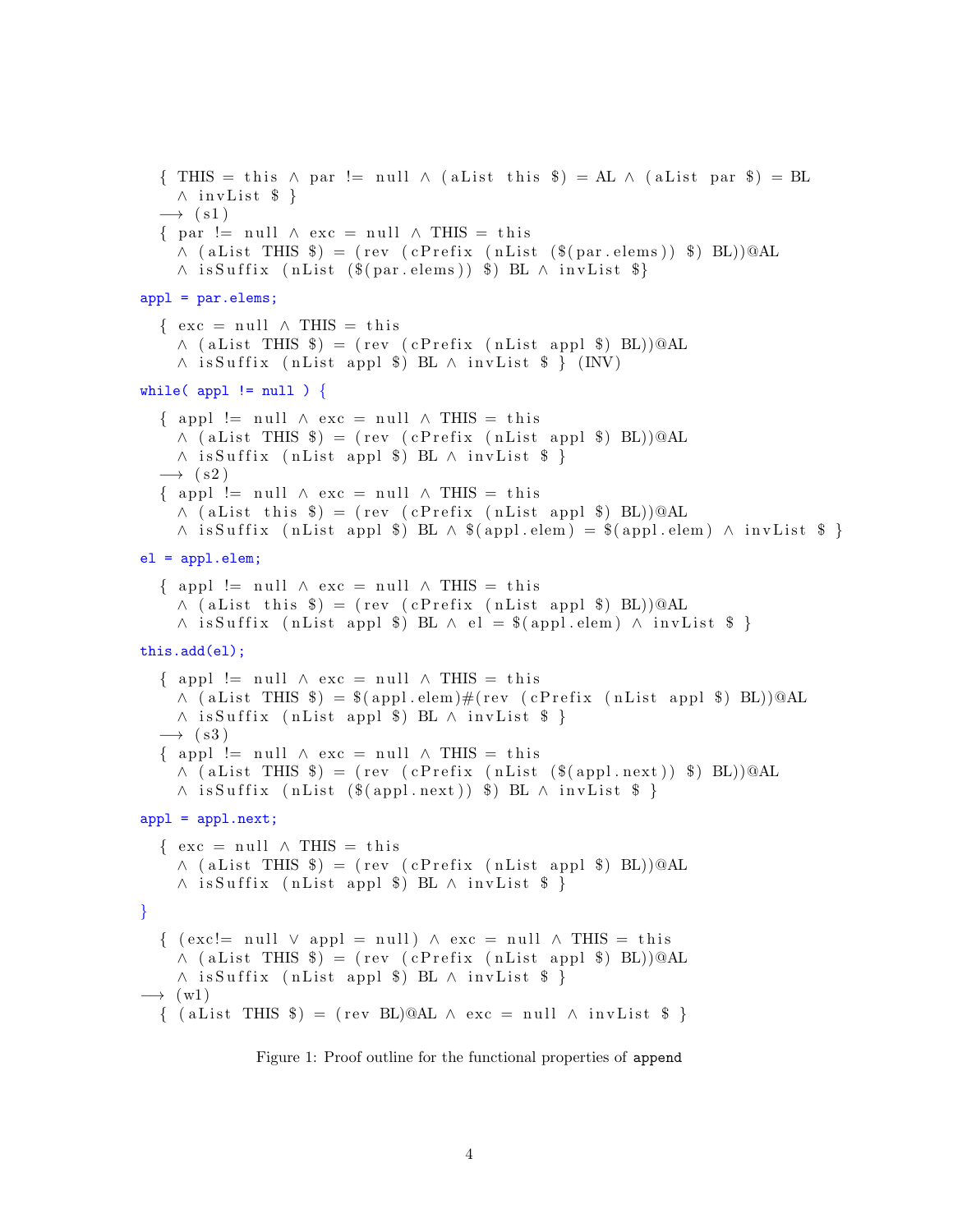• the abstracted list reachable from this is the reverse of the corresponding prefix of CL appended to the abstracted list AL reachable from this in the prestate.

To exploit properties of the list abstractions, we make sure that we only use them in contexts where the store invariant holds. Now, we consider the strengthening and weakening steps:

- (s1) From (aList par  $\hat{\mathcal{S}}$ ) = BL, we get (nList ( $\hat{\mathcal{S}}$ (par.elems))  $\hat{\mathcal{S}}$ ) = BL; thus, the corresponding prefix is empty, yielding the fourth conjunct.
- (s2) Trivial
- (s3) Here, we essentially use the property  $x \# (rev \, vl) = rev (vl@[x])$  and the fact that by taking the tail of the list reachable from appl, the corresponding prefix gets longer by the head.
- $(w1)$  Because of appl = null, the corresponding prefix is BL.

It remains to show that the annotation of the invocation statement this .add(el) is correct (see Fig. 2). We explain the proof from inside out. To obtain the innermost triple,

- apply the invocation rule to all specification triples of add, twice to the frame specification
- in one of the frame triples resulting from the frame specification, rename the logical variables (by the subst-rule)
- take the conjuction of the resulting triples

Step (a1) consists of

- substituting ( $\lambda$  OS. nList APPL OS) for F and ( $\lambda$  OS. OS(APPL.elem)) for G
- substituting *CL@AL* for *AL*
- applying the invoc-var-rule to  $T$  and  $Z$

Strengthening step (s4) makes use of  $\beta$ -reduction and shows the independence<sup>[1](#page-4-0)</sup>. Weakening step (w2) makes use of  $\beta$ -reduction. Adaptation step (a2) uses the invar-rule to add state-independent properties to pre- and postcondition (the conjuncts only contain logical variables). Strengthening step (s5) uses the equations of the logical variables to refine some of the conjuncts. Weakening step (w3) is similar. In addition, it "forgets" the equations. Consequently, the logical variables CL,  $X$ , and  $PAR$  no longer appear in the postcondition. Thus, we can use the ex-rule to existentially quantify over these variables in the precondition (step (a3)). Now we can eliminate the equations for  $CL$ , X, and  $PAR$  also in the precondition using strengthening, obtaining the triple that we used in Fig. 1.

Q.E.D.

<span id="page-4-0"></span><sup>&</sup>lt;sup>1</sup>The proof of independence needs typing information about this that can be obtained by strengthening (not shown here).